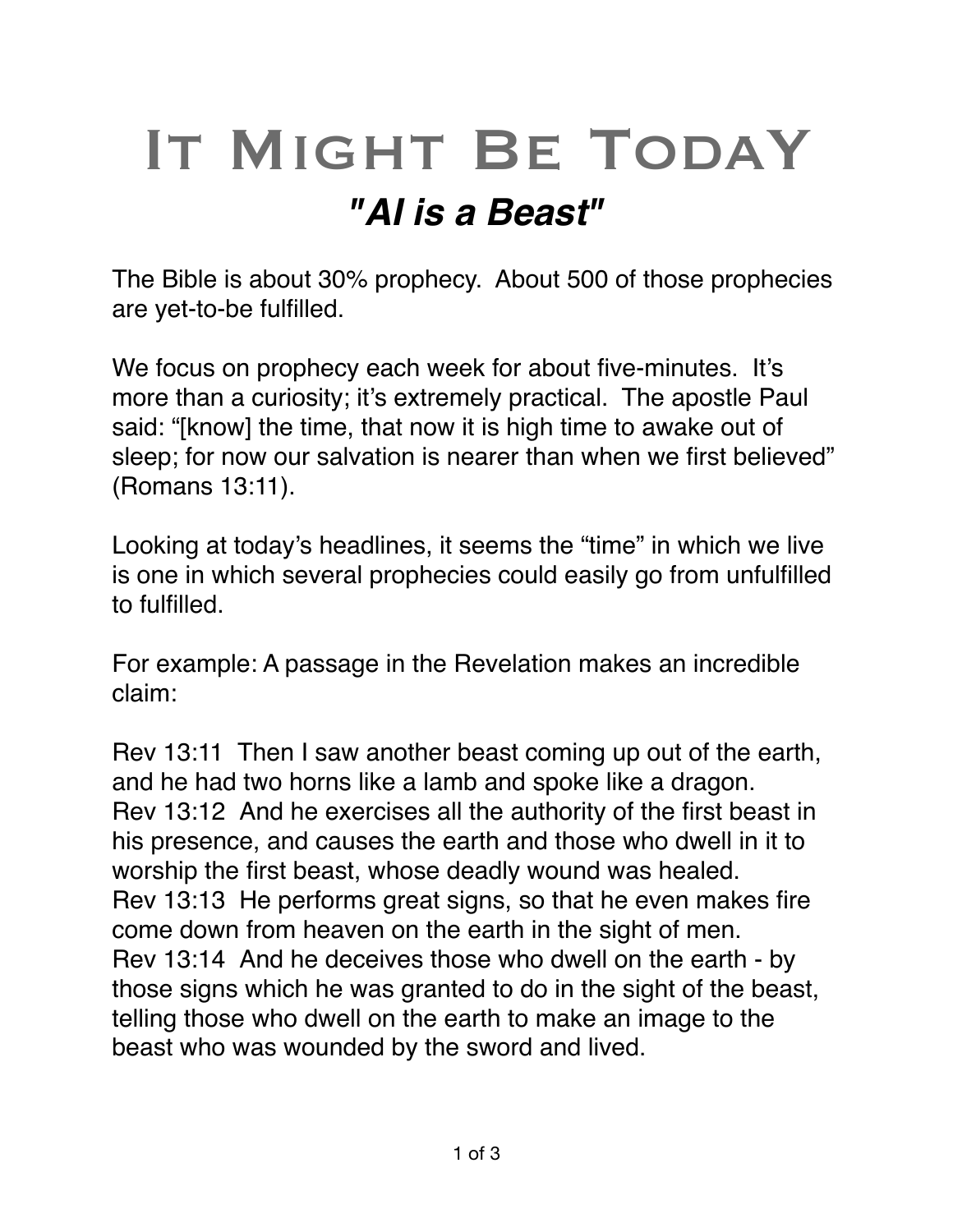[Rev 13:15](verseid:66.13.15) He was granted *power* to give breath to the image of the beast, that the image of the beast should both speak and cause as many as would not worship the image of the beast to be killed.

These verses describe events in the future Great Tribulation. The two "beasts" are the antichrist and his assistant, called the false prophet.

I want to focus on the phrase, "He was granted *power* to give breath to the image of the beast, that the image of the beast should both speak and cause as many as would not worship the image of the beast to be killed."

A few years ago I would have been at a loss to explain how someone could give "life" to an image. **Today I'd immediately call it Artificial Intelligence (AI).** 

I just read an article titled, *AI Teaching Assistant Uses Facial Recognition To Take Class Attendance.*

## Excerpts:

A China-based company called NetDragon has launched what is says is the world's first AI teaching assistant. Called 101 Education PPT AI Teaching Assistant, the AI system was launched at the Digital China Summit as part of the Digital Maritime Silk Road AI Educational Achievements program.

At its core, it's essentially a teacher-focused AI assistant responding to end users through speech recognition. But it can also generate virtual avatars to interact with students, and it features facial recognition to detect which students are in attendance for a given session. On top of that, NetDragon says